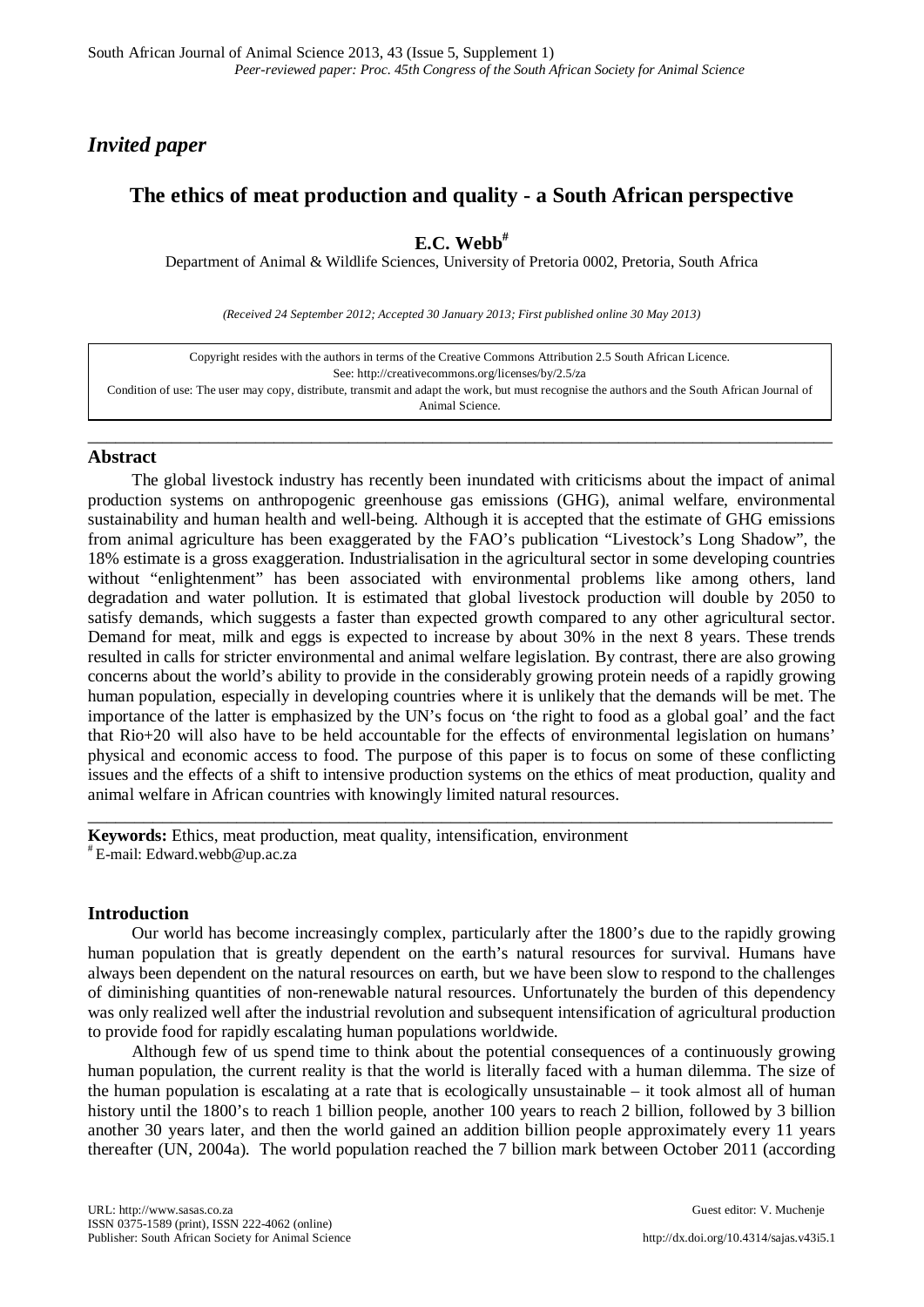to the United Nations Population Fund) and March 2012 (according to the United States Census Bureau, USCB), which is regarded by the aforementioned as "a serious challenge".

Future projections suggest a world population of about 7.5 to 8 billion by 2025, 11 billion by 2050 and a worst case scenario of 16 billion world inhabitants by 2100 (UN, 2004a). The total ecological impact on earth due to human activities is determined primarily by the size of the human population (Sustainable Scale Project, 2003), which under current conditions exceeds the earth's bioproductive capacity or carrying capacity (Daily & Ehrlich, 1992).

The world's status quo is so eloquently described on a plate inscription at the Apartheid Museum in South Africa namely: "...*a world that is both powerful and fragile; on the verge of disintegration, but held together by its own volition; fleeing its fate and at the same time, striding towards its destiny*."

The human dilemma has two unfortunate consequences namely (1) the rapidly growing human population has a major and direct negative ecological impact due to the increase in concentrations of atmospheric greenhouse gasses (Onozaki, 2009) and (2) indirect increase in concentrations of greenhouse gasses due to the use of technologies (many of which damage the environment due to the level of exploitation) for the increasing utilization of renewable and non-renewable natural resources for food production, transportation, wealth creation and modern lifestyles.

Animal agriculture in southern Africa is based on a unique combination and synergy between extensive and intensive animal production systems, but concerted efforts need to be made to increase the productivity of all production systems (communal, commercial, extensive and intensive) in order to supply the demand for animal products. Productivity can be improved through advances in different facets of production systems, from conception to consumption and by employing new technologies. Such systems will have to be based on ethical practices and preferably a voluntary code of conduct in order to meet consumer demands for safe products of a high quality from environmentally sustainable production systems. The aim of this paper is to investigate the potential and limitations associated with livestock production and the possible ways to supply the growing demand for red meat of acceptable quality from environmentally sustainable production systems in southern Africa, within the framework of a rapidly changing world.

### **The impact of humans and agriculture on the earth**

The growing human population and the concomitant technologies employed to sustain life as we know it, have resulted in a significant increase in anthropogenic greenhouse gas (GHG) emissions. Carbon dioxide  $[CO_2]$ , methane  $[CH_4]$  and nitric oxide  $[N_2O]$  are collectively the most important greenhouse gasses and contribute most to global warming due to the trapping of greenhouse gasses (Pitesky *et al.*, 2009). Carbon dioxide is used as standard reference for global warming potential – one unit of  $CO<sub>2</sub>$  can trap 1 unit of heat. Methane and nitric oxide can trap respectively 23 and 296 times more heat compared to  $CO<sub>2</sub>$ , but the collective effects of all these GHG's are usually combined and expressed as  $CO<sub>2</sub>$  equivalents. GHG's are released into the atmosphere due to biogenic and anthropogenic emissions. Biogenic emissions are due to natural biochemical cycling of carbon and nitrogen, while anthropogenic GHG emissions (Table 1) are due to human activities.

The major cause of anthropogenic GHG emissions into the atmosphere is due to the burning of fossil fuels like coal, oil and natural gas for the generation of electricity, transportation and heating of homes (Table 1). The Food and Agriculture Organisation (Steinfeld *et al.*, 2006) has recently emphasised that the agricultural sector also release noteworthy amounts of  $CO_2$ ,  $CH_4$  and  $N_2O$  into the atmosphere. It was initially estimated that animal agriculture's contribution to the total global GHG emissions is about 18% (Steinfeld *et al.*, 2006), but the calculations were widely questioned. A more recent report indicates that the entire agricultural industry in the USA (a country that is regarded as being most advanced in terms of intensive livestock production) is responsible for about 5.8% of the gross greenhouse gas emissions in the USA, of which livestock constitutes an estimated 2.8% (Holtkamp *et al.*, 2006). Similar results were obtained from data from the state of California (California Environmental Protection Agency, 2005). The significance of data from the state of California is that it is the largest dairy and agricultural sector in the USA, so these calculations provide a good indication of the effect of intensive animal agriculture on GHG's. According to Pitesky *et al.* (2009), livestock contributes much less to anthropogenic greenhouse gas emissions as compared to the total transportation industry (estimated at 26%) in the USA.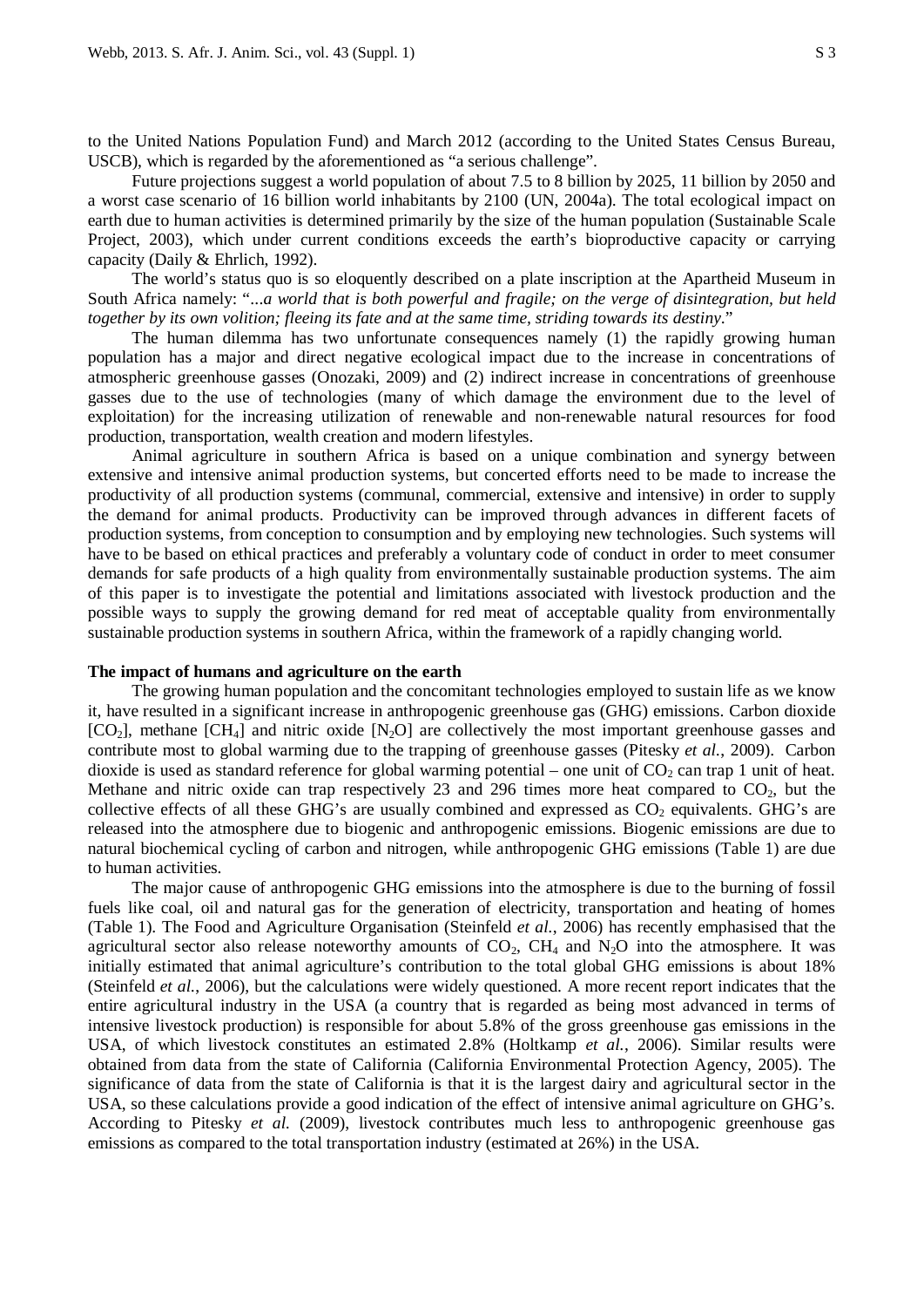|               | Agricultural industry   | Meat & dairy production<br>$\bullet$           |  |  |
|---------------|-------------------------|------------------------------------------------|--|--|
|               |                         | Irrigation of crops & pastures                 |  |  |
|               |                         | Fish farming and fishing<br>٠                  |  |  |
|               |                         | Palm oil production                            |  |  |
|               | Energy industry         | Coal mining and burning<br>$\bullet$           |  |  |
|               |                         | Electricity generation                         |  |  |
|               |                         | Nuclear power                                  |  |  |
|               |                         | Oil shale industry                             |  |  |
|               |                         | Petroleum industry                             |  |  |
|               |                         | <b>Biofuels</b>                                |  |  |
|               |                         | Water and reservoirs                           |  |  |
| GHG emissions |                         | Wind power                                     |  |  |
|               | Manufacturing industry  | Paper industry                                 |  |  |
|               |                         | Cleaning agents<br>$\bullet$                   |  |  |
|               |                         | Pharmaceutical products                        |  |  |
|               |                         | Pesticides                                     |  |  |
|               |                         | Plastics and paints<br>٠                       |  |  |
|               | Mining industry         | Various technologies and products<br>$\bullet$ |  |  |
|               | Transportation industry | Road transportation                            |  |  |
|               |                         | Shipping industry                              |  |  |

• Aviation industry

• Physical, chemical and biological weapons

|  |  | Table 1 Major causes of anthropogenic greenhouse gas emissions |  |
|--|--|----------------------------------------------------------------|--|
|  |  |                                                                |  |

Nevertheless, livestock production contributes a substantial proportion of the global  $CH_4$  and  $N_2O$ emissions and these gasses have higher global warming potentials (GWP) as compared with  $CO<sub>2</sub>$ . In addition, animal agriculture also contributes to environmental degradation, water pollution and loss of biodiversity. According to Steinfeld *et al.* (2006), the livestock sector is one of the major contributors to environmental problems on a global scale.

War • Combination of technologies

#### **Population growth and the right to food**

A growing world population requires more food and other resources to support life on earth (Roughgarden, 1979). The inevitable consequence is an intensification of systems: agricultural production systems, transportation systems, mining systems, water utilization and reticulation systems and utilization of other natural resources. It is obvious that more land and more resources are required to produce more food and feed to support a growing human population. In 1800 when the size of the human population was about 1 billion people, this could be easily achieved, but with forecasts of more than 11 billion people by 2050 (Figure 1), the pressure on our natural resources escalates so rapidly that much of the renewable and nonrenewable resources will be depleted long before alternative energy sources are found and environmental friendly production systems are devised.

Although the percentage growth rate of the human population has already started to decrease in some countries (Figure 2), it appears that humans have already exceeded the earth's carrying capacity (Daily & Ehrlich, 1992). We can no longer afford cornucopian thinking (from Greek mythology which refers to the "horn of plenty") and believe that substitutes will become available for resources that are depleted.

It follows that there are growing concerns about the world's ability to provide in the mounting protein needs of a growing human population, especially in developing countries where it is unlikely that the demands will be met (Ilea, 2009). The importance of the latter is emphasized by the UN's focus on 'the right to food as a global goal' and the fact that Rio+20 will also have to be held accountable for the effects of environmental legislation on humans' physical and economic access to food (UN, 2004b). According to the United Nations, food security or the right to adequate food is achieved when all people have physical and economic access at all times to food or the ability to buy enough food.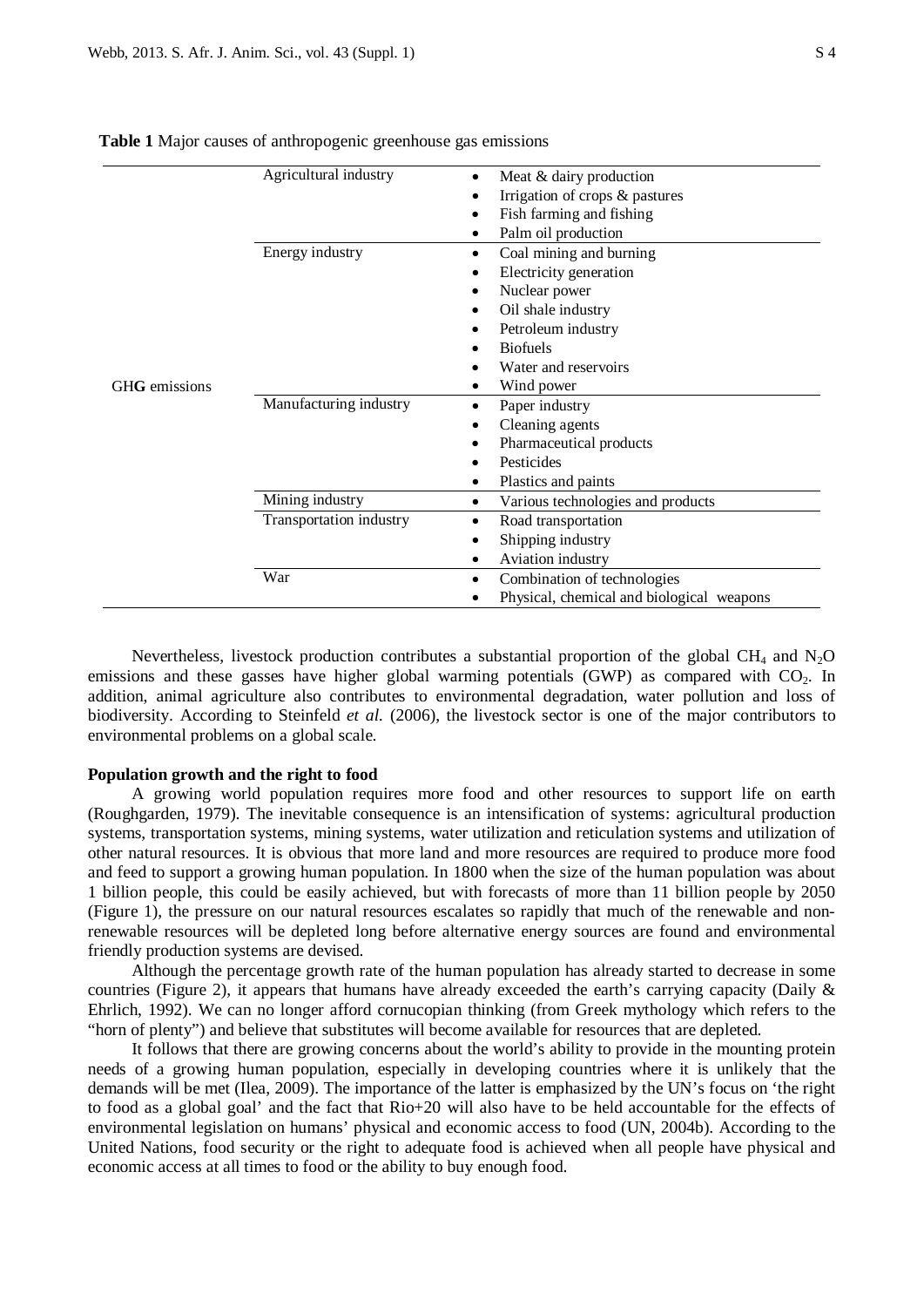Demand for meat, milk and eggs are expected to increase by about 30% in the next 8 years. In order to provide enough food for all humans by the year 2020, total meat and milk production will have to increase to about 300 and 700 million tonnes, respectively. It is estimated that global livestock production will have to double by 2050 to satisfy demands, which suggests a faster expected growth than any other agricultural sector (Ilea, 2009). Most of this growth is expected to occur in the developing countries.

The growth and dynamics of human populations are dissimilar on different continents, which results in unique scenarios in terms of per capita consumption and utilization of natural resources (UN, 2004a). In some countries or on some continents, the level of development has reached a point where social and environmental responsibilities are addressed as national priorities, while many developing countries are still trying to cope with the burden of food security and access to clean water. These disparities and changing role of agriculture have serious consequences on the ethics of animal agriculture due to the changing nature of the enterprise (Fraser, 2005).

The burning question from an animal agricultural point is how to provide enough food to a growing world population with the least adverse impact on the environment, whilst meeting consumer demands in terms of ethical and environmentally responsible animal production systems. Specific questions that need to be dealt with on the African continent include (1) what is ethical animal production in the southern African context, (2) can we afford to discredit technologies and intensive livestock production systems in countries that cannot supply the demand for meat, milk, eggs and other vital products from animal origin, especially given the mounting problems associated with under nutrition and malnutrition on the continent.



**Figure 1** World population growth (depicted on y-axis) as estimated from 2000 to 2050 (from United Nations, 2004a).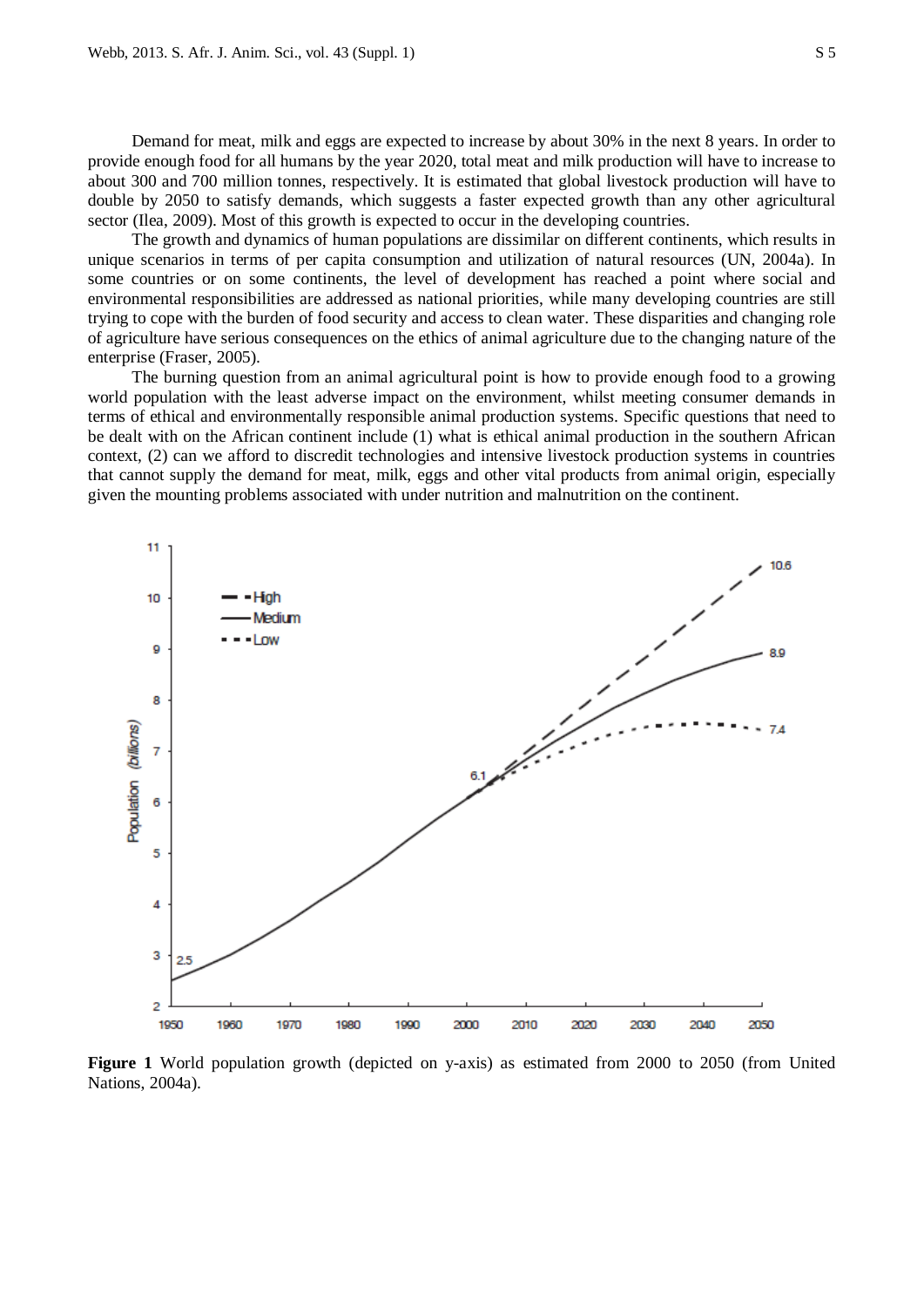

**Figure 2** Predicted annual % growth rates of the human population (depicted on y-axis) in different continents of the world (from United Nations, 2004a).

#### **What is ethical livestock production?**

# *General aspects of animal ethics and welfare*

Animal ethics concerns the way in which animals are housed, bred, fed and cared for – it entails all aspects of good husbandry practices and veterinary care. These aspects have to be managed in such a way that it does not harm the environment or people working with animals. The traditional perception of animal farming was one of extensive systems where livestock could roam on large areas. There is an admiration of the traditional farmer and farm family (Fraser, 2005), which no longer applies to modern farms. The need for more food has changed the nature of animal production systems significantly. Also, the societal demand for cheap food was a primary driver for the intensification of production systems.

There has been a shift from extensive farming systems to more intensive systems and in some species like pigs and poultry the typical factory farms became more prevalent. In many cattle and sheep production systems, a combination of extensive and intensive systems is used as part of a production cycle. Nevertheless, there is a perception that big corporations have taken over family farms and the animals that used to be cared for with kindness, are no longer cared for in the same way (Fraser, 2005). The latter is of course far removed from the truth, but forms the basis of the so called "Standard Critique". Big corporations are also accused of increasing profit margins at all costs, so the traditional animal care values have been displaced by corporate greed. There is a general perception that intensive systems are synonymous with confinement systems and that such systems are disastrous for animal welfare (Fraser, 2005). The latter view is often propagated by animal rights movements, although much of this is based on very little investigation and analysis. Most modern animal producers embrace the traditional values of stewardship and care of animals.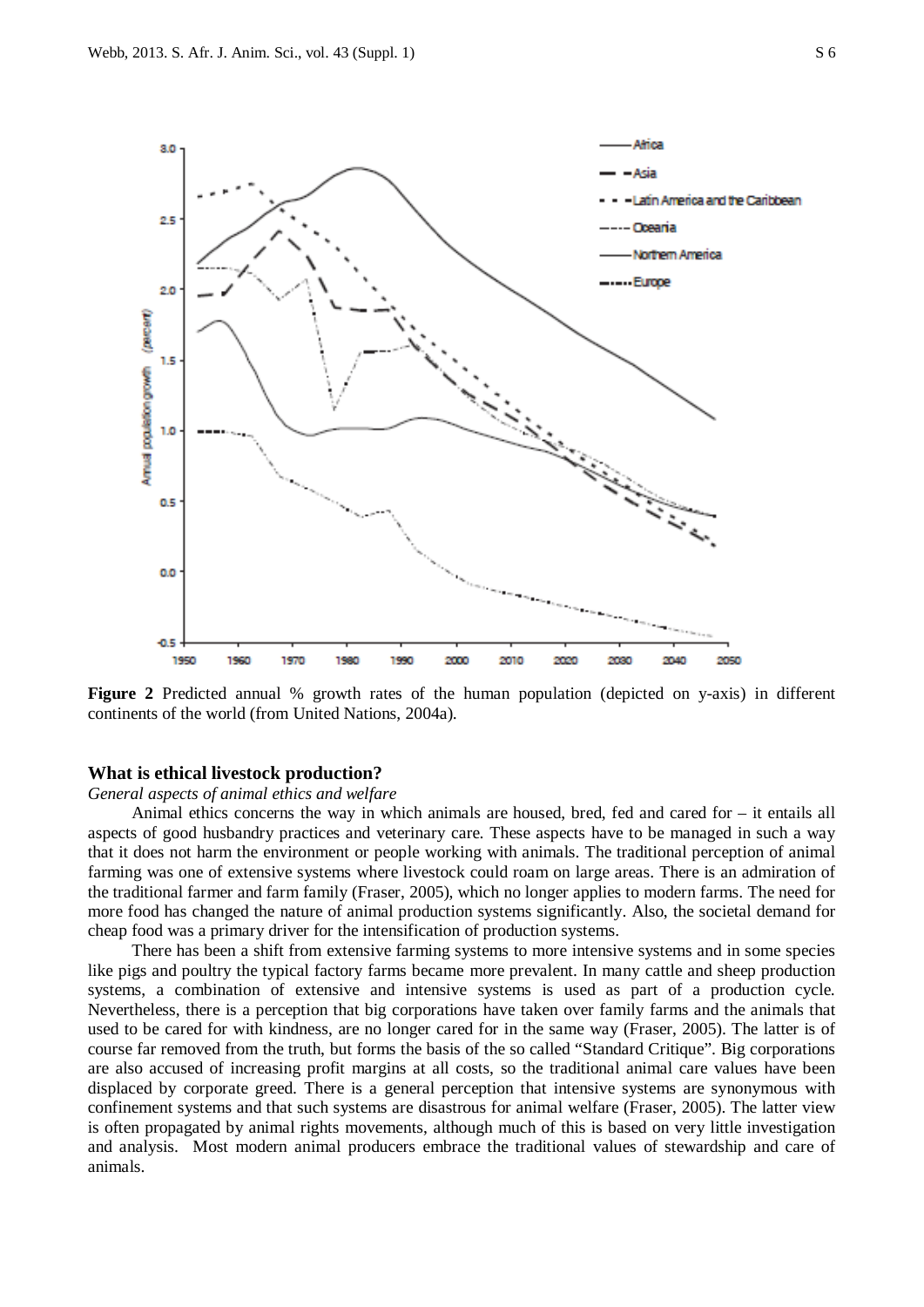It follows that intensive animal production systems are criticized, more so due to the changing nature of the system rather than the ethics of production (Fraser, 2005). Intensification of animal production systems are also criticized about its contribution to anthropogenic GHG's, animal welfare, environmental sustainability and human health and well-being. However, it is well-known that production efficiency is significantly better in intensive systems due to improved feed efficiencies and shorter feeding periods. In addition, intensively fed livestock produce much less  $CH<sub>4</sub>$  as compared to grazing ruminants due to the lower crude fibre content of the diets. It should also be born in mind that intensive systems are only employed for certain species like poultry and pigs and only in certain countries.

Intensive fattening of livestock is not equally popular in all countries, and if this method is employed, animals are only fed for a small proportion of the production cycle. In South Africa for example, feedlot cattle are fed for 90 to 110 days. The majority of these animals originate from extensive farms, but about 70% of all the animals slaughtered are fattened in feedlots. The latter process has been driven mainly by consumer demand for a specific type of meat product in terms of consistency of quality and sensory attributes.

#### *Changes in husbandry practices and animal ethics*

The perception of many philosophers is that intensive livestock production systems have a negative effect on the moral status of animals and adversely affect the environment (Ilea, 2009). Although many of these perceptions are based on the intensification of animal production systems rather than animal ethics *per se*, the livestock industry has to take cognisance of these views and inform consumers better about the benefits of such systems. Although intensive systems make use of confinement, confinement *per se* is not a modern development. Fraser (2005) argues that this practice has been part of animal agriculture long before systems were intensified.

In many countries, family-owned systems remain the foundation of animal production and the size of such operation does not correlate with the quality of animal care provided. It appears that the quality of animal care depends more on the characteristics of the manager rather than the production system. According to Fraser (2005), the most important determinants of animal welfare are not specific to any one type of housing and production system. Animal welfare is influenced more by the skill and amount of time spent by staff, the quality of the feed, disease prevention and overall management.

#### **Animal agriculture in South Africa**

The South African red meat industry was deregulated in 1992 and import control was abolished in 1994. Currently the only interventions in this sector from government are those related to health and phytosanitary measures and tariff protection (Neethling, 2005). Production and marketing of red meats in South Africa are collectively promoted and managed by the Red Meat Producers Organisation (RPO), the Red Meat Abattoir Association (RMAA) and the Association for Meat Importers and Exporters (AMIE). Meat exports and imports are promoted and monitored by the Association for Meat Importers and Exporters (AMIE), with the emphasis on reducing the risks and complexities associated with meat marketing. These organisations have been very successful in terms of exporting meat to a number of countries worldwide.

It is estimated that about 69% of agricultural land in South Africa is used for extensive grazing of livestock, which includes cattle, sheep, goats and game. Since 1994, the number of cattle has increased by more than 1 million animals to about 14.1 million head of cattle, although some cattle in communal areas are still unaccounted for (DAFF, 2010). Approximately 60% of the total South African cattle population is in commercial systems and 40% in communal systems.

Many of the market players in the beef industry are vertically integrated, so the major role players have their own feedlots, abattoirs and retailers. Beef production increased from 512 000 tons in 2000 to just over 750 000 tons in 2009, which represents an increase in beef production during this period of approximately 46.6%. The total number of cattle slaughtered increased only marginally during this period by about 7% (from 2.7 million to 2.9 million cattle). During the same period, consumption of beef increased by just over 20% from 671 000 to 815 000 tons per annum. It is clear that the South African beef industry cannot supply the local demand for beef, due to a consistent shortfall of about 10% per annum during the past 10 years (Table 2).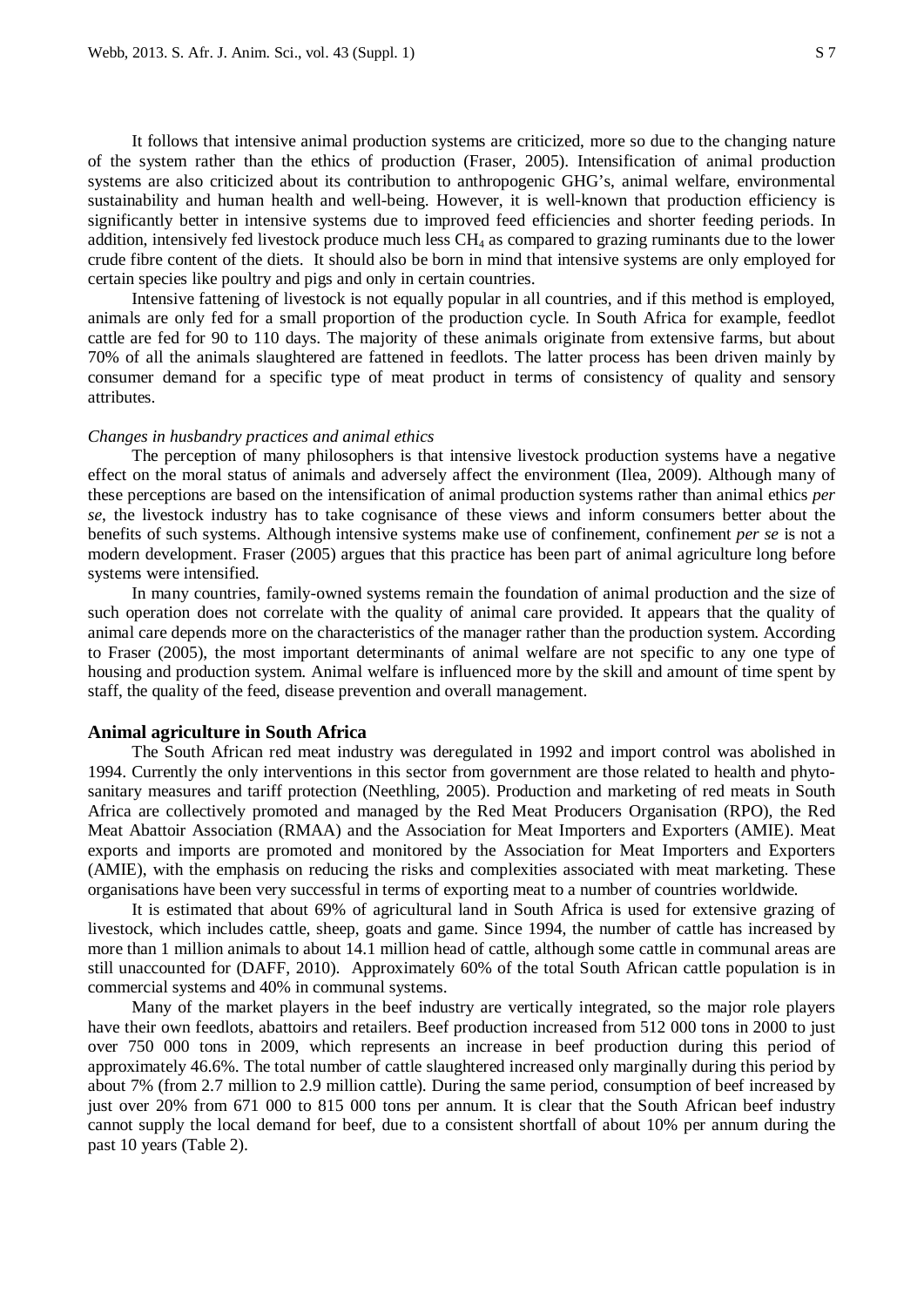| Year      | Total no of cattle | Beef production | Beef consumption | % Surplus  |  |
|-----------|--------------------|-----------------|------------------|------------|--|
|           | slaughtered        | (kg)            | (kg)             | production |  |
| 1999/2000 | 2726000            | 512000000       | 671000000        | $-31.06$   |  |
| 2000/2001 | 2302000            | 625000000       | 555000000        | 11.20      |  |
| 2001/2002 | 2510000            | 525000000       | 603000000        | $-14.85$   |  |
| 2002/2003 | 2535000            | 574000000       | 644000000        | $-12.19$   |  |
| 2003/2004 | 2599000            | 610000000       | 675000000        | $-10.66$   |  |
| 2004/2005 | 2671000            | 632000000       | 723000000        | $-14.40$   |  |
| 2005/2006 | 2972000            | 672000000       | 817000000        | $-21.58$   |  |
| 2006/2007 | 3077000            | 769000000       | 861000000        | $-11.96$   |  |
| 2007/2008 | 2781000            | 830700000       | 784000000        | 5.62       |  |
| 2008/2009 | 2910000            | 750600000       | 815000000        | $-8.58$    |  |

**Table 2** Total number of cattle slaughtered, beef produced and beef consumption from 1999 to 2009 in South Africa (adapted from DAFF, 2010)

In addition, beef exports increased by about 34% from 2000 until 2009, albeit relatively small volumes of between 5 000 to 10 000 tons per annum during the previous decade. Most of the exports was to SADC countries, followed by exports to the United Kingdom, the European Union and recently also to the United Arab Emirates, Lebanon, Nigeria and Angola. Exports to countries like Mauritius, Switzerland, Seychelles and Ghana are also growing (DAFF, 2010). However, the indications are that beef exports will increase during the next decade due the growing demand for meat in Africa as well as the growing demand for natural or organic beef in the European Union. It is estimated that developing countries will need an addition supply of about 100 million metric tons of meat by 2020 to satisfy the demand. Africa will represent a significant portion of this increased demand for meat due to the rapid population growth in countries like Nigeria as well as the expected 'recovery' in population growth in countries like South Africa.

# **Specific consumer demands in a changing world**

The  $19<sup>th</sup>$  century is characterised by two major technological developments that improved the marketing of livestock, namely improved transportation networks and new ways to preserve perishable products (Fraser, 2005). It is now possible to produce any product virtually anywhere in the world and process it at convenient locations. Improvements in the supply-chain management systems in countries or even on continents need to be improved and these should be designed based on the best possible use of environmental resources, for example the duplication of infrastructure should be weighed against the cost of transportation and storage. Consumers are becoming more aware of the impact of systems in terms of fossil fuel utilization and the agricultural industry need to plan accordingly. A study in Scotland suggests that there is still low commitment from consumers to buy organic meat and a generally low regard for ethical issues in terms of consumer values towards meat (McEachern & Schröder, 2002).

It is inevitable that animal production systems will become more intensified as the demand for food increases. The challenge is to intensify the systems in an environmentally responsible way. Intensification of animal production systems has already resulted in calls for stricter environmental and animal welfare legislation. These aspects are core values of animal husbandry systems and it is preferable that the agricultural industry implement voluntary regulations and procedures that will ensure ethical and environmentally sustainable production.

#### **Possibilities of ensuring sustainable animal production systems in South Africa**

Agriculture in Africa is often regarded as free range or natural and this is a unique selling point for animal products from this region. However, it should be realised that not all aspects of extensive production are beneficial – such systems tend to be burdened by a variety of diseases and zoonoses, poor efficiency, low productivity and inconsistent product quality and supply. Animal agriculture in South Africa is based on a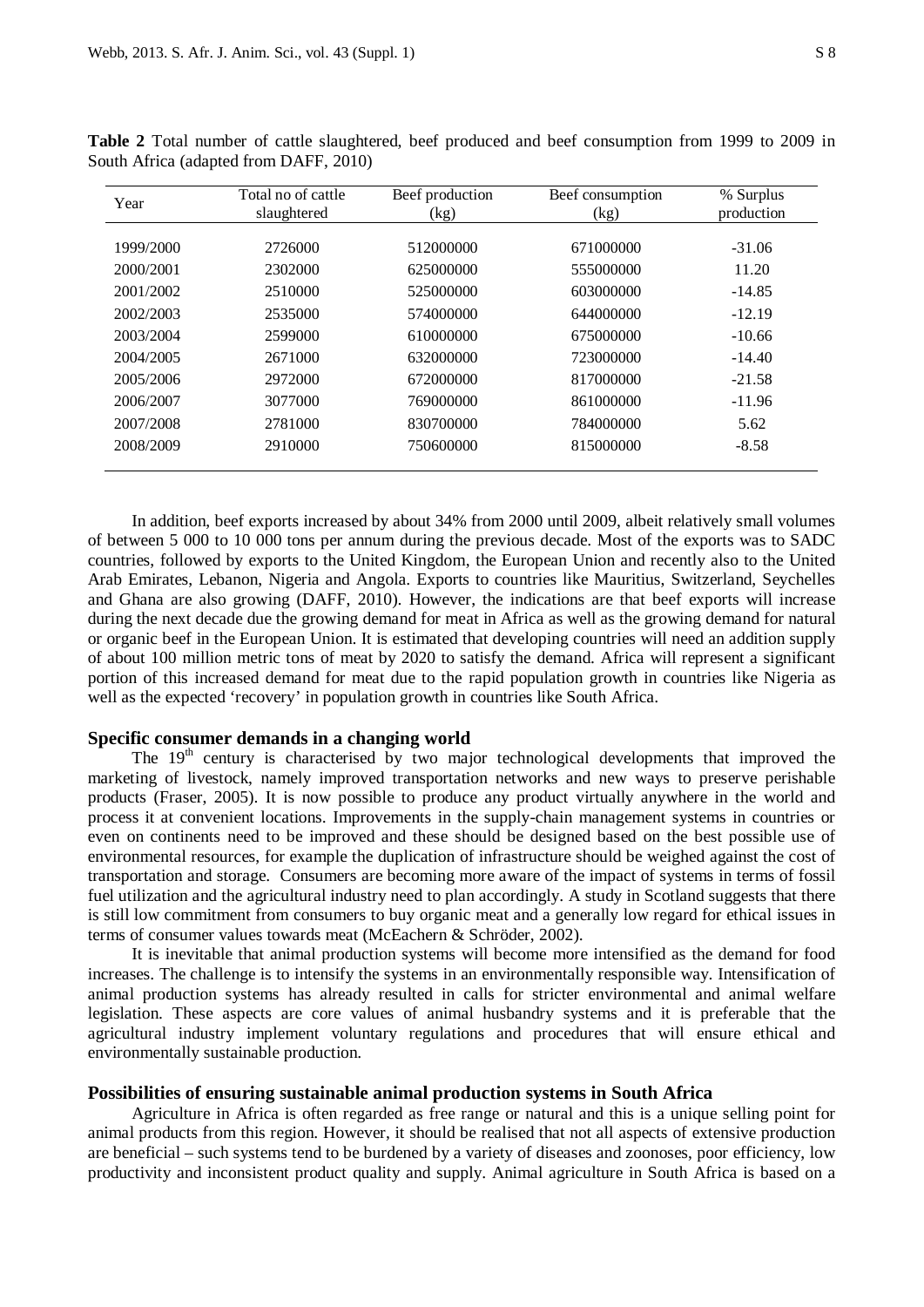unique combination and synergy between extensive and intensive animal production systems, but it is clear that it cannot supply the demand for meat.

A concerted effort needs to be made to increase the productivity of all production systems (communal, commercial, extensive and intensive) in order to supply the local demand for animal products. The local beef industry needs to increase beef production by about 11% per annum (approximately 20 000 to 30 000 tons of beef extra per annum) over the next decade to supply the demand for local use and exports. This will probably increase local beef production to close to 1 million tons of beef per annum within the next decade. The utilization of formal breed improvement schemes provides a unique opportunity to increase the efficiency of animal production in southern Africa. Breed improvement schemes are particularly useful in countries where environmental factors are more limiting.

Increasing selection pressure on growth and efficiency of livestock has resulted in changes in their phenotypes and production characteristics, but in some instances animals have reached their physiological limits to cope with biological demands (Webb & Casey, 2010). This has resulted in failure of animals to reproduce or produce, and adversely affected product quality. New genetic technologies and a better understanding of the underlying physiological principles make it possible to make the best use of available genetic resources without adversely affecting animal welfare or product quality (Webb & Casey, 2010). The use of such technologies is vital because consumer safety and satisfaction are no longer negotiable. It is important that all aspects of the production cycle be managed in an ethical and acceptable way. This includes all facets of breeding and production, general husbandry procedures and processing, fattening, transportation and humane slaughter procedures. Each of these aspects require a well-designed and industry approved code of conduct to ensure consumer safety and satisfaction.

Southern Africa has huge capacity and potential to increase meat production, particularly in communal systems. But this can only be achieved if production (off-take) and marketing systems are drastically improved during this period. This can be done in different ways depending on available resources and infrastructure. Productivity can be improved at different levels through formal breed improvement schemes, through better management of the entire production cycle from conception to consumption and by employing new technologies. However, the nature of beef production does not need to change significantly and intensification is not necessarily required.

In southern Africa, cattle can continue to be reared in mostly extensive systems, but production can be increased considerably by using better genetic material and by including a more intensive fattening phase into the production cycle. Communal animal production systems have huge potential in this regard, especially if access to markets is improved. Such systems will ensure a more consistent supply of good quality products, but it will have to be based on ethical practices and preferably a voluntary code of conduct in order to meet consumer demands for safe products of a consistently high quality. It is crucial that production system should be environmentally sustainable, regardless whether such systems are intensive or extensive. The agricultural sector will have to guard against the injudicious use of land like deforestation of areas for agricultural purposes. Finally, animal agriculture will have to ensure that all aspects of production cycles are ethical and endorse the basic values and rights of modern society.

#### **Conclusions**

Livestock production in southern Africa is a predominantly extensive affair, although about 70% of the animals slaughtered are fattened in feedlots for 90 to 110 days. The current system does not supply the local demand for meat and there is more pressure to export to other African countries as well as the European Union. Although current export volumes are relatively low, the growing human population and increasing level of income of South African families will increase the demand for meat. Intensification of production systems is inevitable; this can be practiced in a sustainable way in certain phases of the production cycle, so that the nature of the system is not changed drastically. This can be achieved by employing formal breed improvement schemes, ethically acceptable practices and technologies based on a voluntary code of conduct to ensure consumer satisfaction in terms of safe products of a high quality from environmentally sustainable systems.

### **References**

California Environmental Protection Agency, 2005. Inventory of California Greenhouse Gas Emissions and Sinks: 1990 to 2002, Update: Air Resources Board.